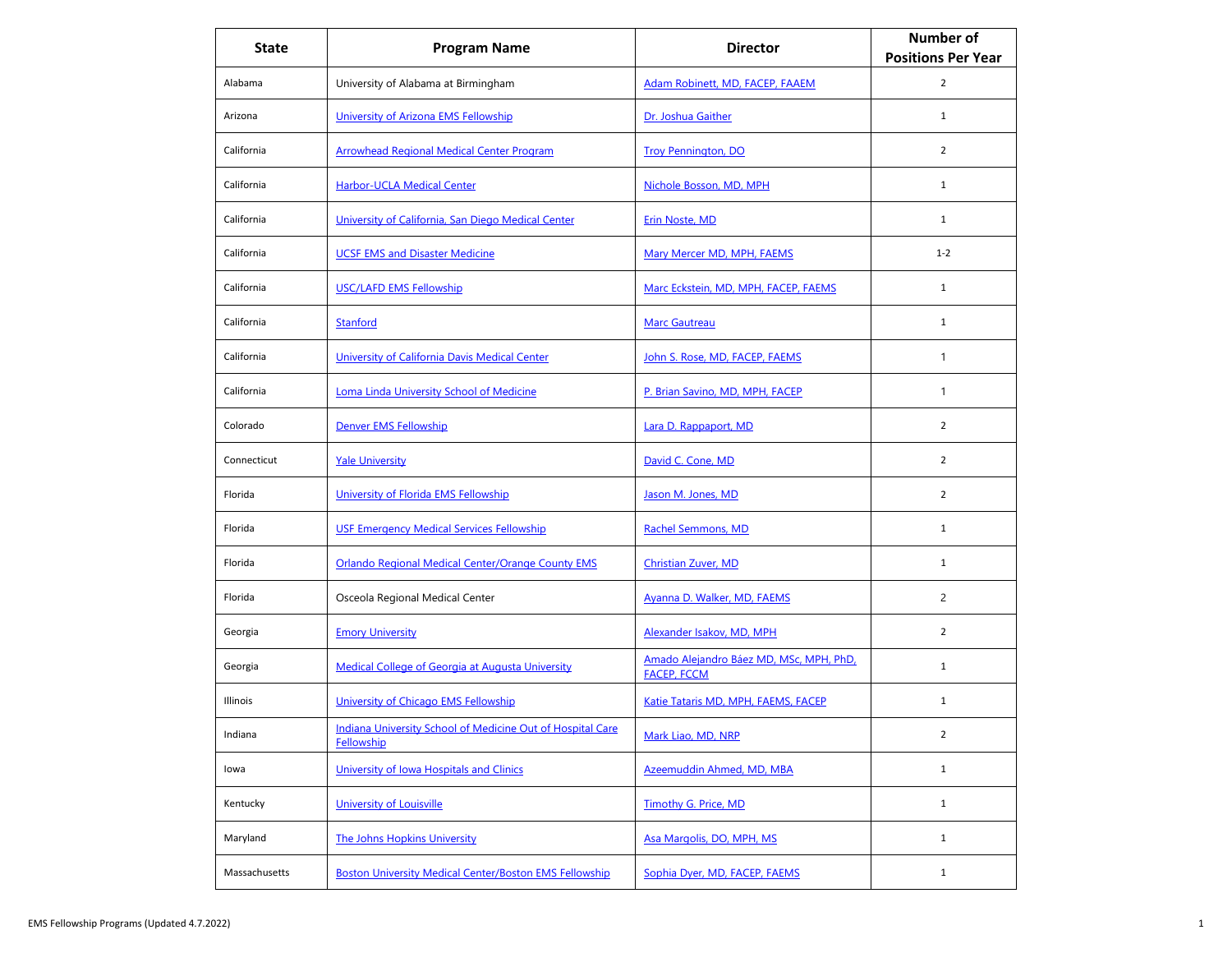| Massachusetts     | Beth Israel Deaconess Medical Center/ Harvard Affiliated<br><b>EMS Fellowship</b> | Dr. Edward Ullman                                                        | $\mathbf{1}$   |
|-------------------|-----------------------------------------------------------------------------------|--------------------------------------------------------------------------|----------------|
| Massachusetts     | University of Massachusetts Medical School EMS                                    | Stacy Weisberg, MD, MPH, FAEMS                                           | 2              |
| Michigan          | <b>Central Michigan University EMS Fellowship</b>                                 | Noel Wagner, MD, NRP, FAEMS                                              | $\overline{2}$ |
| Michigan          | <b>Wayne State University/City of Detroit EMS Division</b>                        | Robert B. Dunne, MD, FACEP, FAEMS                                        | 3              |
| Michigan          | Western Michigan University, Homer Stryker M.D. School of<br><b>Medicine</b>      | Joshua Mastenbrook, MD, FACEP, FAEMS<br>Williams Fales, MD, FACEP, FAEMS | $\overline{2}$ |
| Michigan          | University of Michigan EMS Fellowship                                             | <b>Christine Brent, MD, FAEMS</b>                                        | $\overline{2}$ |
| Minnesota         | Mayo Clinic College of Medicine and Science (Rochester)<br>Program                | Matthew D. Sztajnkrycer, MD, PhD                                         | $\mathbf{1}$   |
| Minnesota         | <b>Regions Hospital EMS</b>                                                       | <b>Aaron Burnett, MD</b>                                                 | $\mathbf{1}$   |
| Minnesota         | <b>Hennepin County Medical Center EMS</b>                                         | Nick Simpson, MD, FACEP, FAEMS                                           | $\mathbf{1}$   |
| Mississippi       | University of Mississippi Medical Center EMS Fellowship                           | John M. McCarter, MD                                                     | $\mathbf{1}$   |
| Missouri          | Washington University in St. Louis-Fellowship in EMS                              | <b>Bridgette Svancarek, MD</b>                                           | 3              |
| Nebraska          | University of Nebraska Medical Center                                             | <b>Abraham Campos, MD</b>                                                | $\mathbf{1}$   |
| New Jersey        | <b>Cooper University Hospital</b>                                                 | Gerard G. Carroll, MD                                                    | $\overline{2}$ |
| New Jersey        | Rutgers Health / Newark Beth Israel Medical Center Program                        | Navin Ariyaprakai MD, EMT-P, FAEMS, FACEP                                | 6              |
| New Jersey        | Morristown Medical Center/Atlantic Health System                                  | David C. Feldman, MD                                                     | $\overline{2}$ |
| <b>New Mexico</b> | <b>University of New Mexico</b>                                                   | Dorothy Habrat, DO                                                       | 3              |
| New York          | <b>Albany Medical Center</b>                                                      | Michael W. Dailey, MD                                                    | $\overline{2}$ |
| New York          | <b>University at Buffalo</b>                                                      | Johanna Innes, MD, FACEP, FAEMS, NRP                                     | $\overline{2}$ |
| New York          | New York City Fire Department / Northwell Health LIJ<br><b>Medical Center</b>     | Douglas A. Isaacs, MD                                                    | $\overline{2}$ |
| New York          | Stony Brook University EMS Fellowship                                             | R. Trevor Marshall, MD, FAEMS                                            | $\overline{2}$ |
| New York          | <b>SUNY Upstate Medical University</b>                                            | Derek R. Cooney, MD, FF/NREMT-P, FACEP                                   | $\mathbf{1}$   |
| New York          | <b>Maimonides Medical Center</b>                                                  | Matt Friedman, MD, FACEP, DABEMS                                         | $\mathbf{1}$   |
| North Carolina    | <b>Carolinas Medical Center EMS Fellowship</b>                                    | <b>Tyler Constantine</b>                                                 | $\mathbf{1}$   |
| North Carolina    | Vidant Medical Center / East Carolina University                                  | Roberto C. Portela, MD, FACEP, FAEMS                                     | $\mathbf{1}$   |
| North Carolina    | <b>University of North Carolina</b>                                               | Joseph Grover, MD, FACEP, FAEMS                                          | $\overline{2}$ |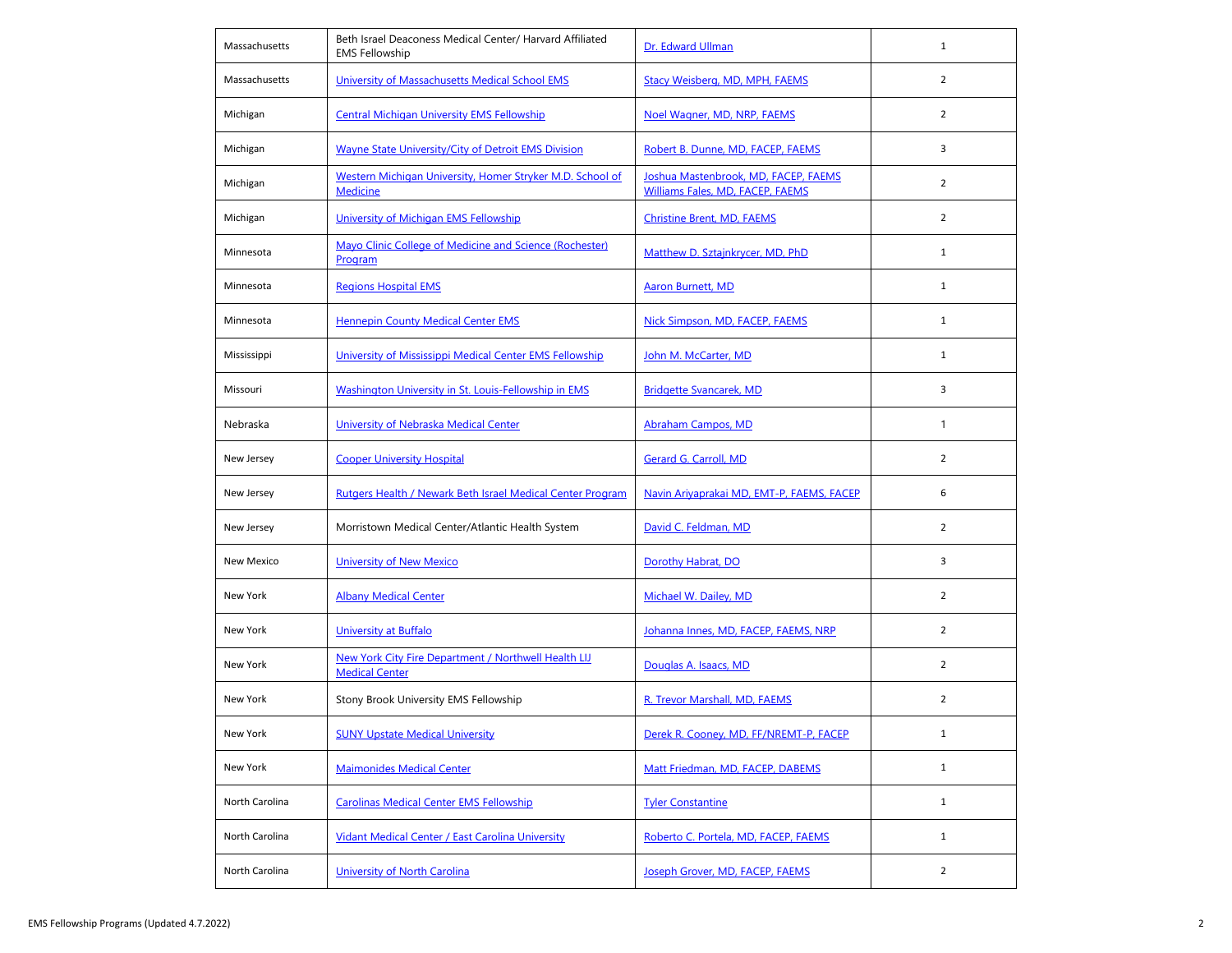| North Carolina | <b>Wake Forest Department of Emergency Medicine</b>                                   | Robert D. Nelson, MD                                 | $\overline{2}$ |
|----------------|---------------------------------------------------------------------------------------|------------------------------------------------------|----------------|
| Ohio           | <b>University Hospitals Cleveland Medical Center</b>                                  | Jeffrey Luk, MD, MS                                  | $\overline{2}$ |
| Ohio           | University of Cincinnati                                                              | <b>Woods Curry, MD, FAEMS</b>                        | 3              |
| Ohio           | <b>Metrohealth</b>                                                                    | Thomas Collins, MD, FACEP, FAEMS                     | $\mathbf{1}$   |
| Ohio           | The Ohio State University                                                             | Ashish Panchal, MD, PhD                              | $\mathbf{1}$   |
| Ohio           | <b>OhioHealth Doctors Hospital</b>                                                    | Robert Lowe MD, FACEP, FAEMS                         | $\overline{2}$ |
| Pennsylvania   | <b>Allegheny General Hospital</b>                                                     | Dr. Chadd Nesbit                                     | $\mathbf{1}$   |
| Pennsylvania   | <b>Penn State Hershey EMS Fellowship</b>                                              | Francis Mencl, MD, MS                                | $\overline{2}$ |
| Pennsylvania   | <b>UPMC EMS Fellowship</b>                                                            | Christian Martin-Gill, MD, MPH                       | 3              |
| Pennsylvania   | <b>Albert Einstein Medical Center</b>                                                 | Ryan Overberger, DO, MS                              | $\overline{2}$ |
| Rhode Island   | Fellowship in EMS at Brown                                                            | Nicholas Asselin DO, MS, FACEP, FAEMS                | $\overline{2}$ |
| South Carolina | Prisma Health / University of South Carolina                                          | Spencer F. Robinson, Jr., DO, FACEP, FAEMS           | $\mathbf{1}$   |
| Tennessee      | The University of Tennessee - UTCOM - EMS Fellowship                                  | Frank Tift, MD, FACEP, FAEMS                         | $\mathbf{1}$   |
| Tennessee      | Vanderbilt University Medical Center - EMS Fellowship                                 | Corey M. Slovis, MD, FACP, FACEP, FAAEM              | $\mathbf{1}$   |
| Texas          | Military EMS and Disaster Medicine Fellowship Program                                 | MAJ (Dr.) Erica Simonn                               | 3              |
| Texas          | UT Health San Antonio - Joe R. & Teresa Lozano Long<br><b>School of Medicine</b>      | Craig Cooley, MD, MPH, EMT-P, FACEP,<br><b>FAEMS</b> | 3              |
| Texas          | McGovern Medical School at UTHealth - Emergency Medical<br><b>Services Fellowship</b> | Kevin Schulz MD, FAEMS, FACEP                        | $\overline{2}$ |
| Texas          | University of Texas Southwestern-Emergency Medical<br><b>Services Fellowship</b>      | Kathy J. Rinnert, MD, MPH, FACEP                     | $\overline{2}$ |
| Texas          | UT-Austin Dell Medical School/Austin-Travis County EMS                                | Mark E. Escott, MD, MPH, FACEP, FAEMS,<br><b>NRP</b> | $\mathbf{1}$   |
| Utah           | University of Utah                                                                    | Hill Stoecklein, MD                                  | $\mathbf{1}$   |
| Virginia       | Eastern Virginia Medical School Program                                               | Donald V Byars, MD, RDMS                             |                |
| Virginia       | Virginia Commonwealth University                                                      | Jeffrey Ferguson, MD, FACEP, NRP                     | $\overline{2}$ |
| Virginia       | University of Virginia EMS Fellowship Program                                         | Debra Perina                                         | $\mathbf{1}$   |
| Virginia       | Virginia Tech - Carilion Emergency Medical Services<br>Fellowship                     | Carol Bernier, DO, EMTP, MMEL, FACEP                 | $\overline{2}$ |
| Washington     | University of Washington EMS Fellowship                                               | Michael Sayre, MD                                    | $\overline{2}$ |